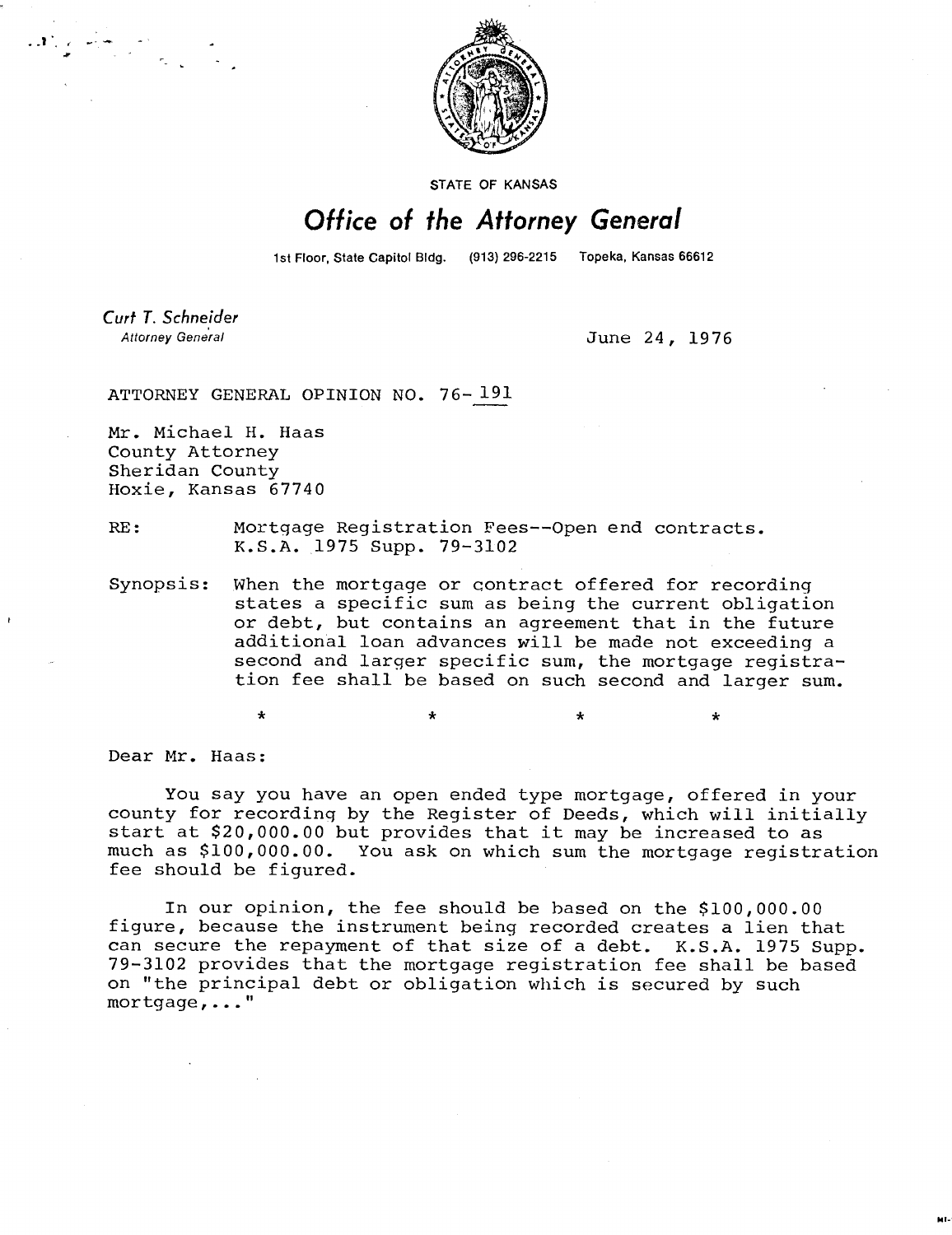Mr. Michael H. Haas June 24, 1976 Page 2

Article 11, Sec. 1 of the Kansas Constitution was amended in 1924 to permit separate classification of mortgages for taxation. In 1925 the Kansas Legislature enacted the mortgage registration fee statute, K.S.A.  $79-3101$ , et seq. While designated a "fee", it is in reality a tax, because it provides in K.S.A. 1975 Supp. 79-3102 that upon payment of such fee, the mortgage and the note secured thereby "shall not otherwise be taxable".

The Kansas Supreme Court had found through the years some unusual circumstances not specifically covered by the statute, and filled the gaps in the law by judicial construction. The fee was allowed to be paid after action to foreclose the mortgage had been filed. Fowler v. Moore, 147 Kan. 108, 109, 110, 75 P.2d 222, (1938). This position was held true even in a completely "open ended" mortgage where agreed future advances were unlimited. A bank had agreed to finance a housing project by advances as construction progressed. A "dollar mortgage" was executed and, upon filing, a registration fee was paid on the first advance of \$1,000.00. The bank later declined to advance more additional money than \$8,950,000.00, rerecorded its mortgage and then paid registration fees on total sum of \$9,950.00, before filing foreclosure suit. The Court held that a mortgage to secure future advances is valid and will be judicially enforced, and that such mortgage has priority before a mechanics' lien recorded after the recording of the mortgage, but before the making of the advances. Potwin State Bank v. Ward, 183 Kan. 475, 491, 327 P.2d 1091 (1958).

There had always been legal problems with the law as written when a new mortgage was filed and claim made that no fee was due because the new mortgage was "solely" to secure the "same indebtedness". First Nat'l Bank v. Lovitt, 535, 540, 148 P.2d 738 (1944). This problem came to a head in Meadowlark Hill, Inc. v. Kearns, 211 Kan. 35, 505 P.2d 1127 (1973). The Supreme Court upheld the imposition of a second fee on a mortgage debt when the new "mortgage and Note Revision Agreement" was filed. But the Court called attention to the fact that other states had laws which provide that a mortgage may be increased or added to and the registration fee shall be taxable only on such increase or addition. Then, the Court pointedly stated: "The legislature has not seen fit to provide a similar exemption in the Kansas Act". (P. 44)

Meadowlark was handed down in the January, 1973 term. The Kansas legislature in session then passed Chapter 395, Section 1 amending K.S.A. 79-3102 by adding a third exemption: